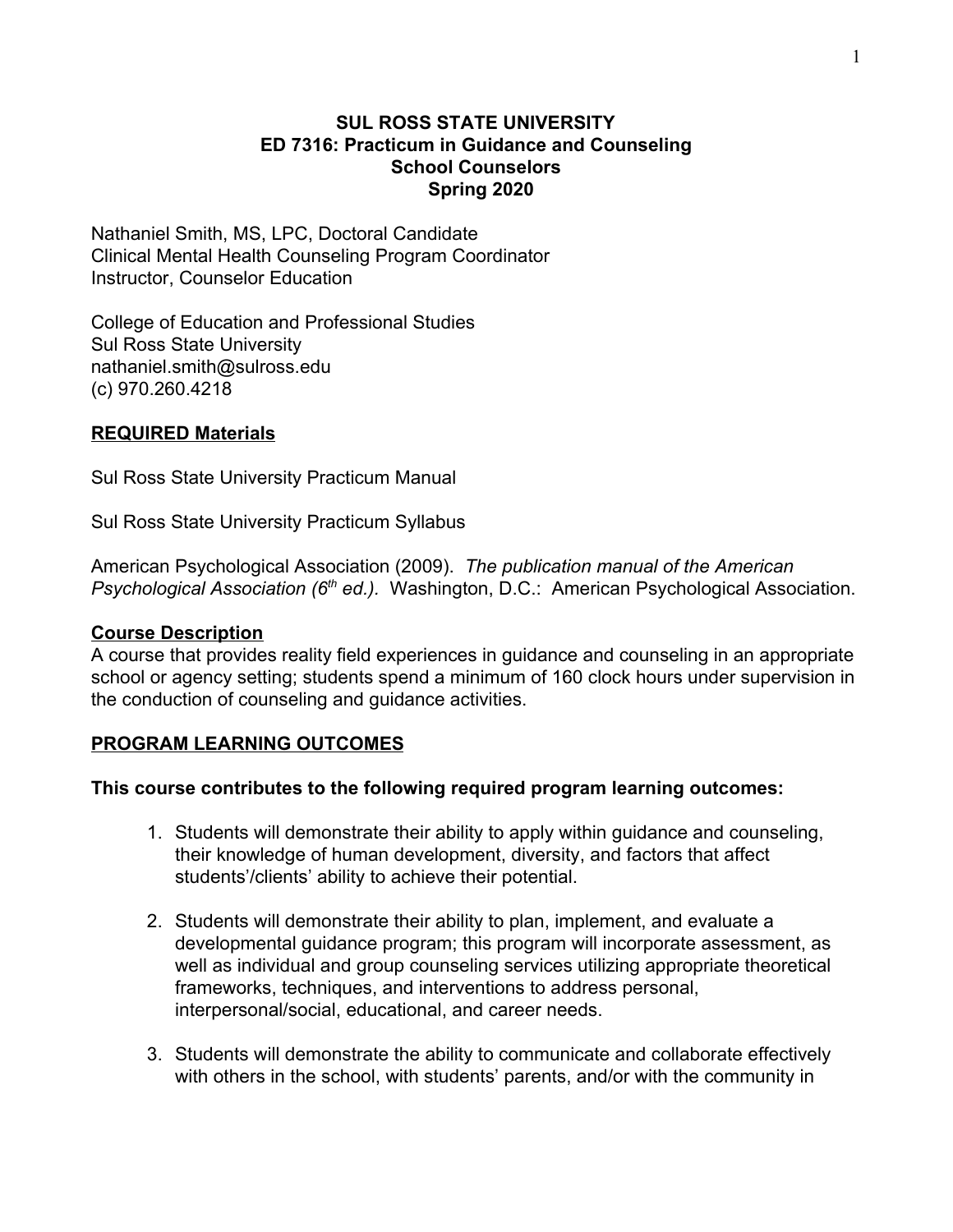order to facilitate student/client success, and will demonstrate the ability to apply ethical, legal, and professional standards.

# **TExES STANDARDS**

TEXES standards addressed in this course are:

**Standard I. Learner-Centered Knowledge:** The certified school counselor has a broad knowledge base.

**Standard II. Learner-Centered Skills:** The certified school counselor applies the knowledge base to promote the educational, personal, social, and career development of the learner.

**Standard III. Learner-Centered Process:** The certified school counselor participates in the development, monitoring, and evaluation of a developmental school guidance and counseling program that promotes learners' knowledge, skills, motivation, and personal growth.

**Standard IV. Learner-Centered Equity and Excellence for All Learners:** The certified school counselor promotes academic success for all learners by acknowledging, respecting, and responding to diversity while building on similarities that bond all people.

**Standard V. Learner-Centered Communications:** The certified school counselor, an advocate for all students and the school, demonstrates effective professional and interpersonal communication skills.

**Standard VI. Learner-Centered Professional Development:** The certified school counselor continues professional development, demonstrating a commitment to learn, to improve the profession, and to model professional ethics and personal integrity.

# **TExES COMPETENCIES**

TExES competencies addressed in this course are:

## **Domain II – Planning and Implementing the Developmental Guidance and Counseling Program**

**Competency 006—Counseling**: *The school counselor understands how to provide effective counseling services to individuals and small groups.*

The beginning school counselor:

A. Applies knowledge of counseling and consultation theories, principles, and practices in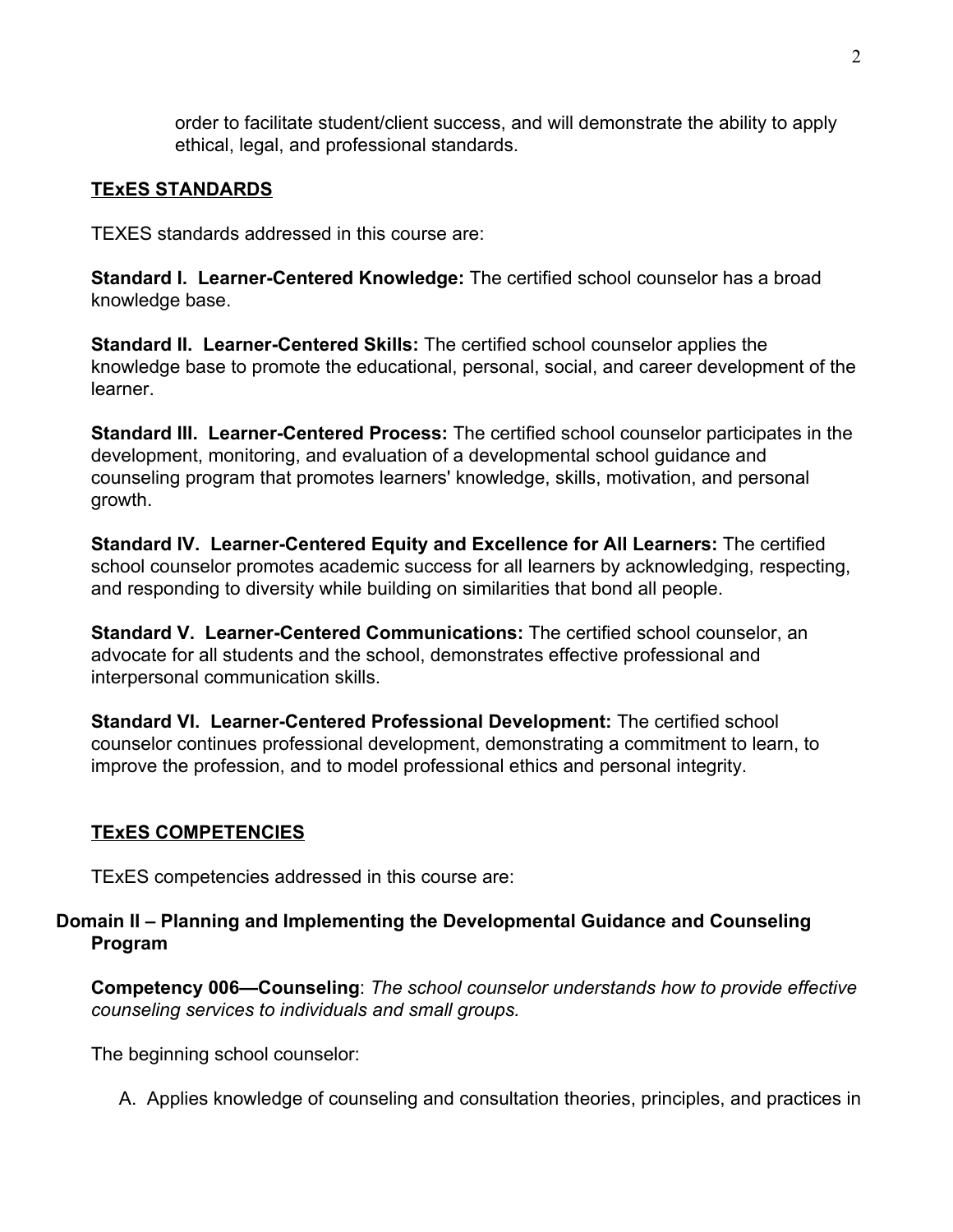a school community.

- B. Understands the scope of the school counselor's job and recognizes when and how to make referrals to professionals outside the school.
- C. Demonstrates knowledge of the roles and responsibilities of the counselor in various counseling situations.
- D. Knows how to provide effective counseling to individuals and small groups using appropriate counseling theories and techniques.
- E. Demonstrates an understanding of group dynamics and productive group interactions in various counseling situations.
- F. Knows how to use counseling-related research techniques and practices to address student needs.
- G. Applies knowledge of how to coordinate resources for students within the school and the community.
- H. Understands the use of prevention approaches (e.g., respect for self and others, motivation, decision making, conflict resolution) and intervention strategies (e.g., substance abuse, critical incidents, anger management) to address student concerns.

**Competency 007—Assessment** - *The school counselor understands principles of assessment and is able to use assessment results to identify students' strengths and needs, monitor progress, and engage in planning to promote school success.*

The beginning school counselor:

- A. Demonstrates knowledge of assessment principles and procedures, including the appropriate use of tests and test results.
- B. Understands the characteristics, uses, advantages and limitations of various types of informal and formal assessments.
- C. Applies knowledge of assessment-related issues (e.g., validity, reliability, bias, confidentiality, ethics).
- D. Knows how to interpret assessment results and to use information from varied sourced to assess accurately students' strengths and needs.
- E. Understands principles of testing and measurement that underlie group standardized testing programs.
- F. Knows how to collaborate in the planning and evaluation of a group standardized testing program.
- G. Uses assessment results and interprets information to work collaboratively with other professionals to plan for instruction and student development.
- H. Knows how to communicate assessment results to school personnel, students, and students' families.

**Competency 008 - Collaboration with Families:** *The school counselor knows how to communicate effectively with families and establish collaborative relationships that enhance work with students.*

The beginning school counselor: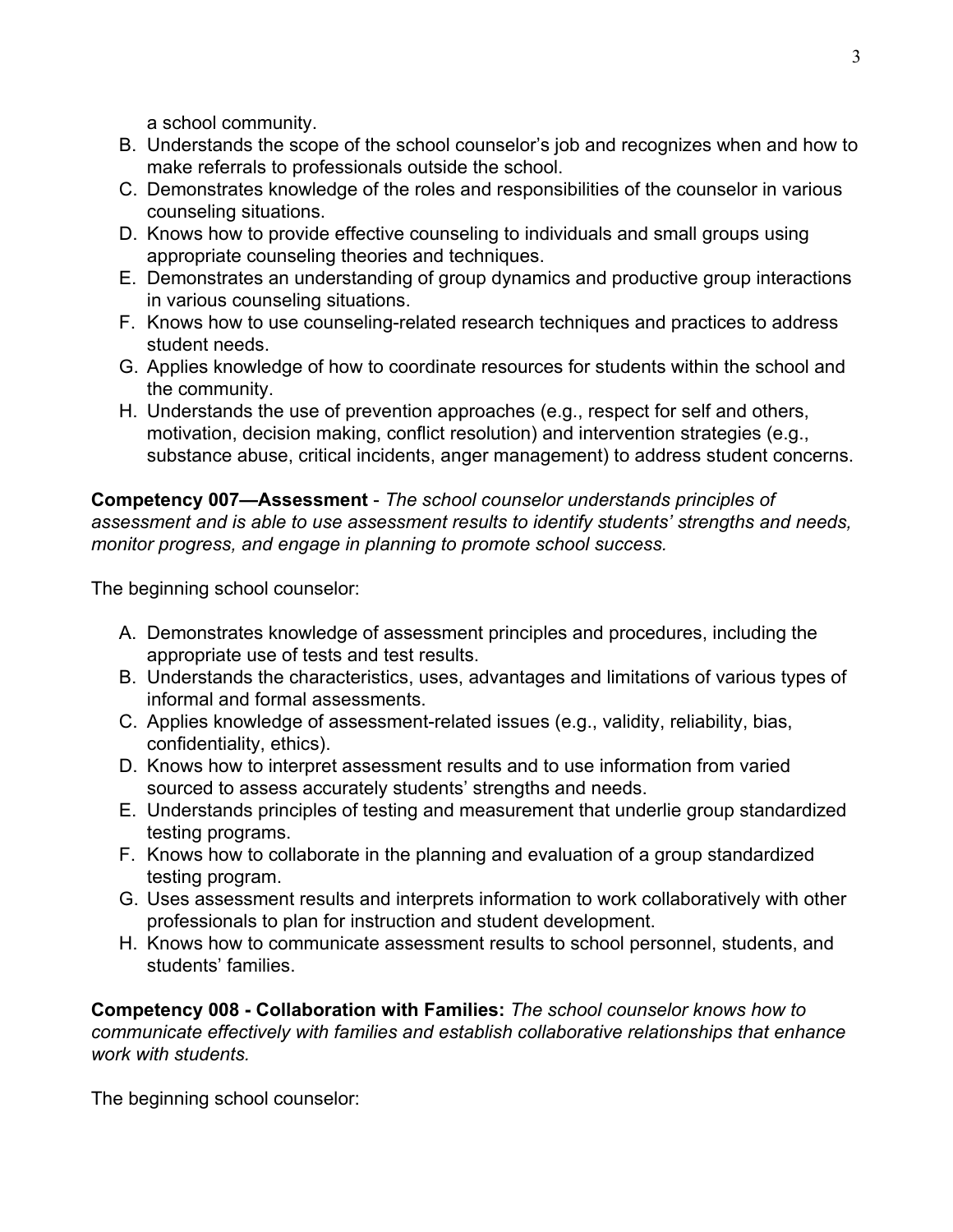- A. Applies strategies for using oral, written, electronic, and nonverbal means to communicate to interact effectively with families in various contexts.
- B. Knows how to establish partnerships of trust and mutual respect between homes and the school community.
- C. Demonstrated knowledge of procedures for working with parents/guardians to enhance the counselor's interaction with students and to facilitate student learning.
- D. Knows how to use effective communication with families to support responsive interventions.
- E. Applies knowledge of strategies for promoting the involvement of parents/ guardians in their children's education.
- F. Works effectively as a team member with families and other professionals to promote positive change for students.
- G. Knows how to provide support for families, including use of effective referral procedures.

**Competency 010 -Professionalism:** *The school counselor understands and complies with ethical, legal, and professional standards relevant to the profession.*

The beginning school counselor:

- A. Demonstrates and understanding of legal and ethical standards, guidelines, practices, and issues relevant to the role of the school counselor (e.g., Confidentiality, special populations, professional records, relationships with students and others, use of appropriate interventions).
- B. Knows how to apply legal and ethical standards in various situations involving students and others.
- C. Knows how to be an effective advocate for a developmental guidance and counseling program that is responsive to all students.
- D. Uses reflection, self-assessment, interactions with colleagues, and continuing education to promote personal professional development.
- E. Knows how to use research, technology, and other resources to facilitate continual professional growth and improve the school guidance and counseling program.
- F. Demonstrates awareness of the value of membership in appropriate, professional counseling organizations.

# **COURSE OBJECTIVES**

The *practicum* is designed to provide the student intern with an opportunity to experience the process of guidance and counseling services in an actual working situation under the supervision of a certified and/or licensed professional counselor or equivalent. The practicum will include **a minimum of 160 hours**, of which at least **80 hours** must be **direct service to clients**, that is, individual, group, career/vocational, and family counseling;

appraisal/assessment; and when appropriate, consultation. The other **80 hours are indirect hours**, and consist of paperwork and preparation for working with clientele within the realm of counseling.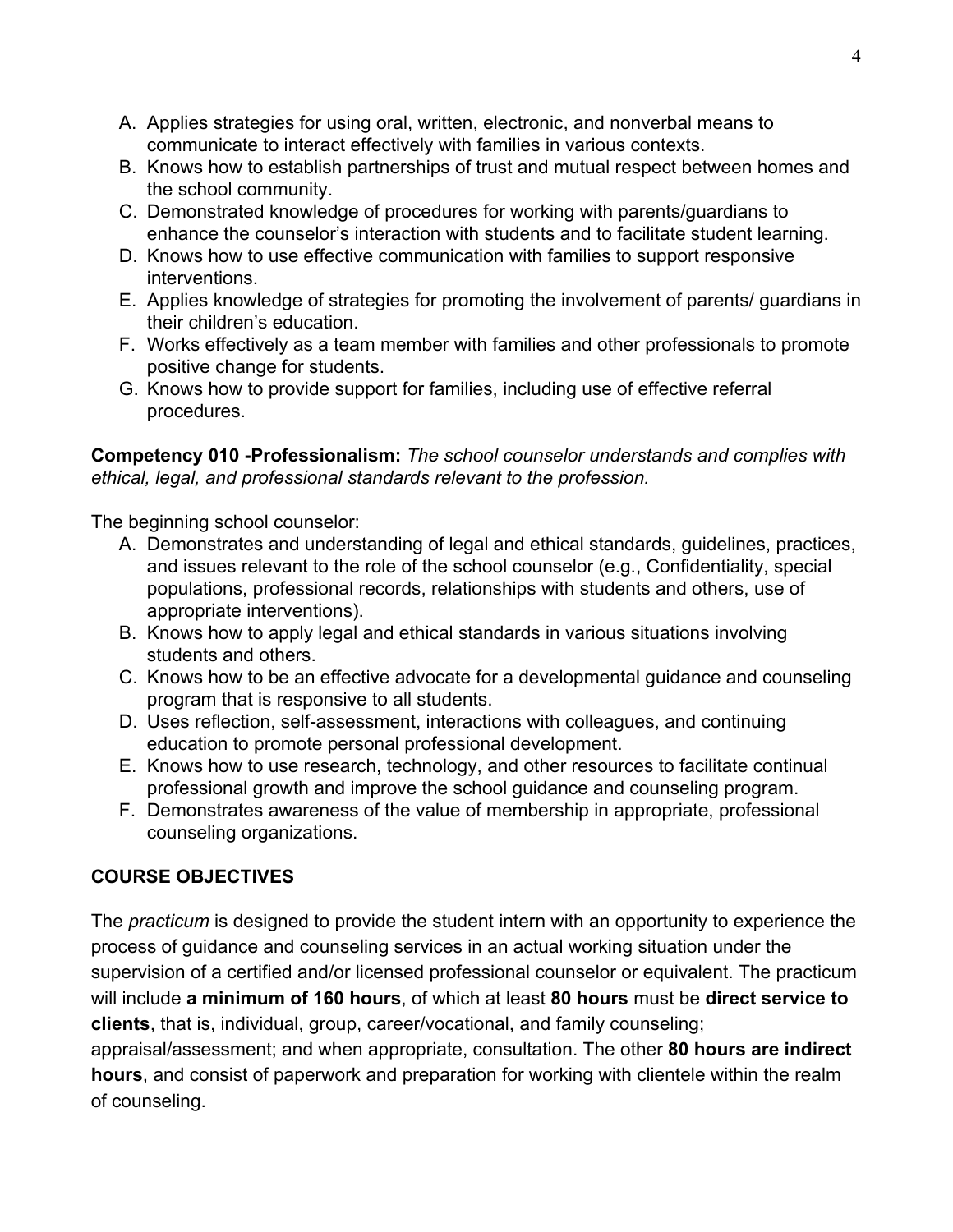On completion of this experience, the intern should be competent to assume the role of a counselor in the setting in which the practicum was completed. The choice of setting and the competence of the on-site supervisor will greatly affect the resulting competency of the student intern, and should be carefully considered when the intern chooses the site.

# **Minimum competencies of the practicum student at completion of the practicum include:**

- 1. The ability to develop a guidance/counseling program for a school or agency similar to that in which the practicum was completed;
- 2. The ability to provide individual, group, vocational, and assessment counseling services, and in addition, demonstrate the ability to provide efficacious consultation and referral services;
- 3. The ability to conduct a full and appropriate evaluation of any given client with analysis and rationale for the services needed;
- 4. The ability to provide clear and accurate interpretation of assessment data when appropriate;
- 5*.* The ability to work as an ethical counselor according to the American Counseling Association Code of Ethics and the American School Counseling Association Code of Ethics.

# **Student Learning Outcome:**

The student will be able to:

- 1. Demonstrate their ability to apply within guidance and counseling, their knowledge of human development, diversity, and factors that affect client's ability to achieve their potential
- 2. Demonstrate their ability to plan, implement, and evaluate a developmental counseling program, this program will incorporate assessment, as well as individual and group counseling services utilizing appropriate theoretical frameworks, techniques, and interventions to address personal, interpersonal/social, and educational needs.
- 3. Demonstrate the ability to communicate and collaborate effectively with others in diverse settings, including the community in order to facilitate client success, and will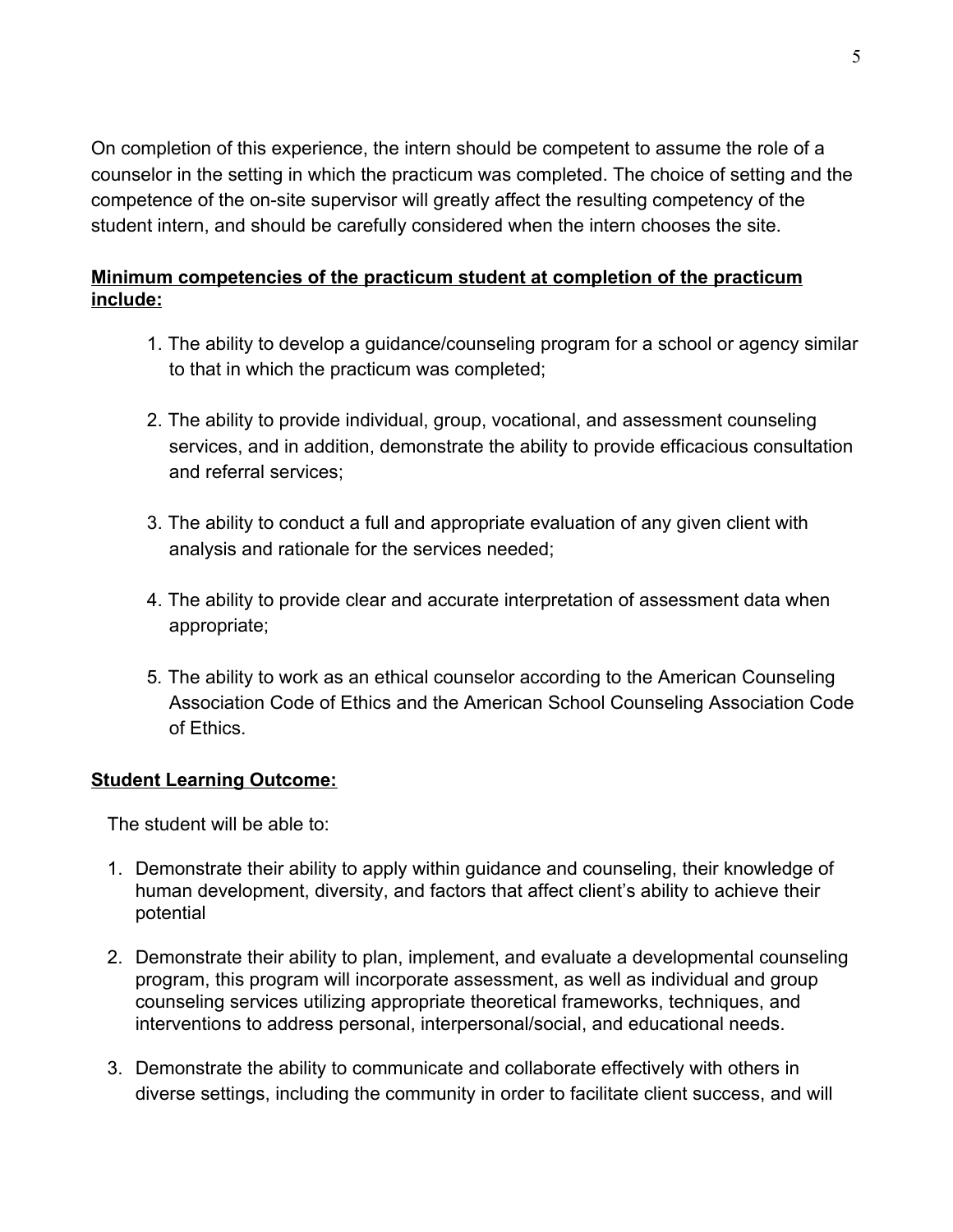demonstrate the ability to apply ethical, legal, and professional standards.

# **Counselor Education Marketable Skills**

- 1. Graduates will demonstrate oral and written communication skills to apply in careers related to mental and behavioral health including school counseling.
- 2. Graduates will demonstrate knowledge of ethics, social justice issues, and multicultural concerns to apply in careers related to mental and behavioral health including school counseling.
- 3. Graduates will demonstrate knowledge of human growth development throughout the lifespan to apply in careers related to mental and behavioral health including school counseling.

**SRSU Disability Services:** The university is committed to equal access in compliance with the Americans with Disabilities Act of 1990 (ADA) and Section 504 of the Rehabilitation Act of 1973. The Disability Services Coordinator, in Counseling and Student Support Services, is responsible for ensuring that students with disabilities are provided opportunity for full participation in programs, services, and activities.

Students seeking disability services must contact the Disability Services Coordinator in the University Center, Room 211. The mailing address is P.O. Box C-171, Sul Ross State University, Alpine, TX 79832. Telephone: 432-837-8178. Fax: 432-837-8724.

# **EVALUATION**

Your grade for this course will be determined by evidence of the **quality** of your learning as **demonstrated by your performance** on the following:

\*Attachments, 1, 2, 3, 4, 5, 6, 7, 8, copy of liability insurance and copy of site supervisors counseling certificate- cannot collect counseling hours or work as a practicum student until these are submitted.

\*Goals and Objectives-10%

\*Four sets of hours and corresponding reflections-10%

\* Four sets of three reflections – 10%

- \* Three sets of self evaluations 10%
- \* Three field supervisor observations 10%

\*Site supervisor's mid-term and final evaluations-50% (25% each)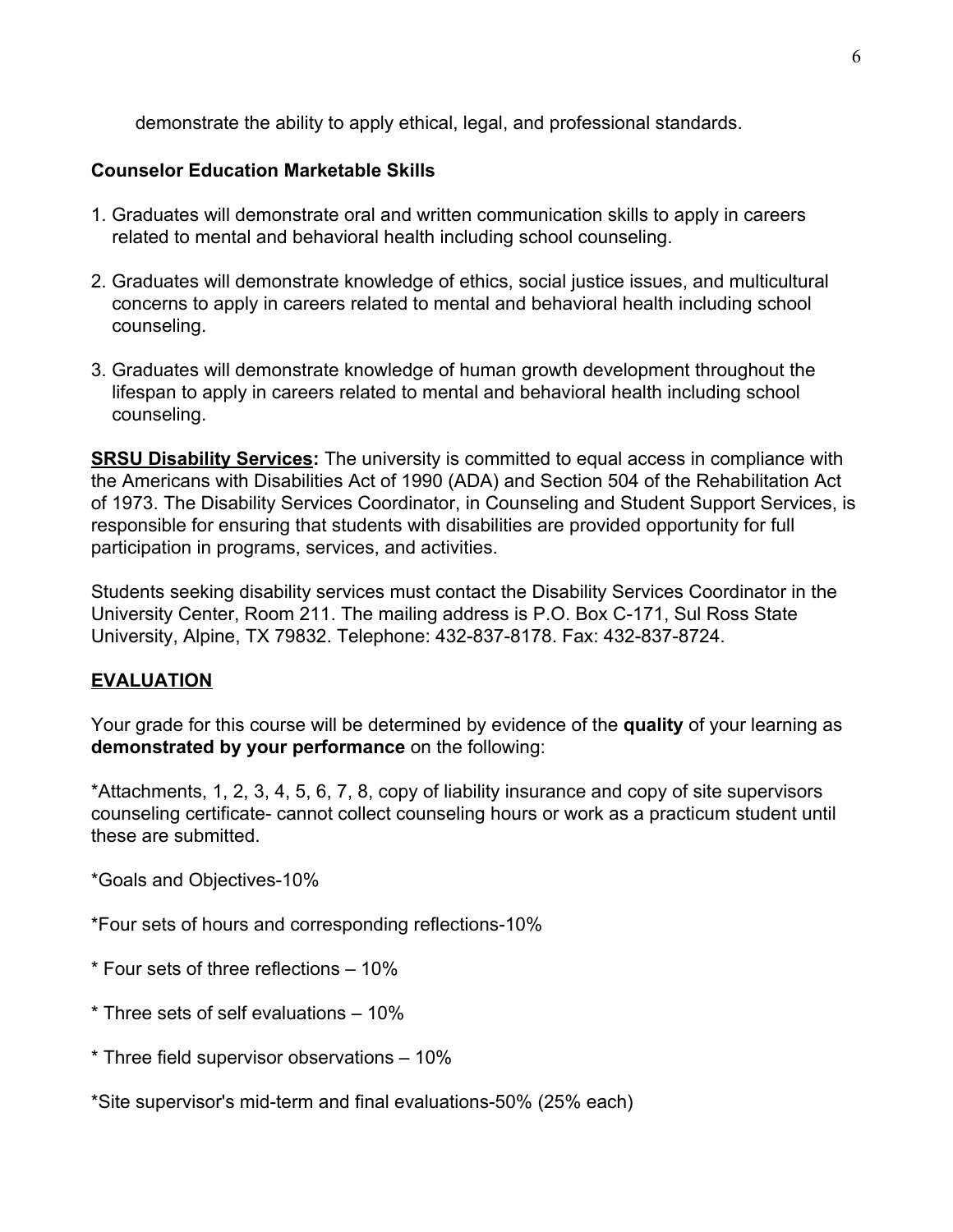Course Grade:

A B C F 91% - 100% 81% - 90% 71% - 80% Below 71%

**NOTE:** Graduate students must maintain a 3.0 GPA to remain in good standing.

#### **PARTICIPATION REQUIREMENT**

● **YOU MAY NOT BEGIN THE PRACTICUM BEFORE THE START OF THE SEMESTER; you must have received approval from me, your university supervisor, and your documents must also have been received and accepted by me, your university supervisor.**

## **YOU MUST CHECK YOUR SUL ROSS EMAIL EACH DAY!**

**Each intern will be expected to stay in regular communication with his/her university supervisor and will be required to respond to emails and/or telephone calls initiated by the university supervisor within two days. If a timely response is not received, 10 points per day will be deducted from your overall grade. (No Excuses)**

**If you have any questions, please contact me.**

# **DUE DATES AND CORRESPONDING POINTS**

#### **All Assignments are submitted through Blackboard online**

**January 13 –** Online ED 7316 course officially begins

- **January 17** Attachment 1
	- ○Attachment 2
	- Attachment 3
	- Attachment 4
	- Attachment 5
	- Attachment 6
	- Attachment 7
	- Attachment 8
	- Copy of your liability insurance policy
	- Copy of your site supervisor's school counselor certification certificate Due